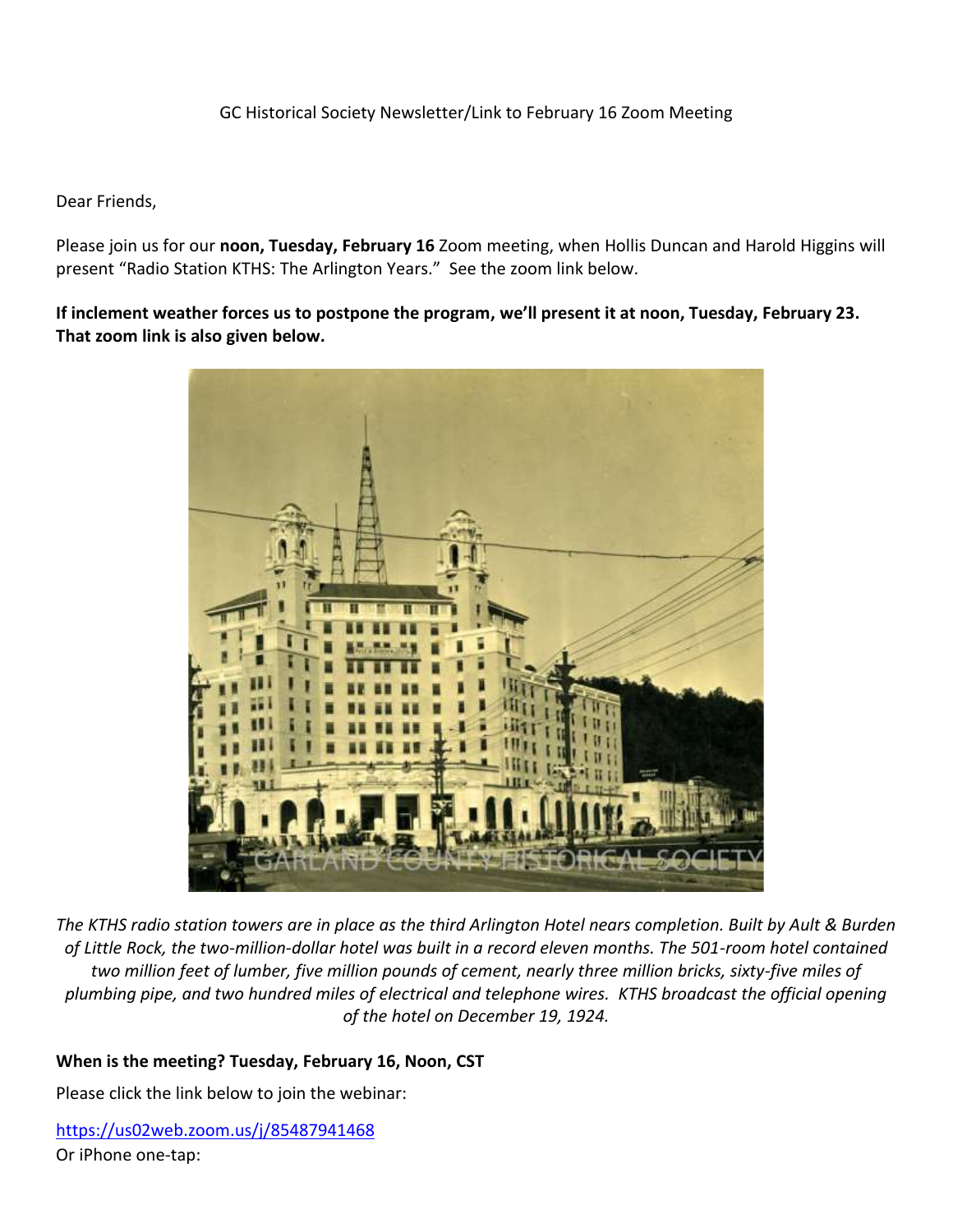US: +16465588656,,85487941468# or +13017158592,,85487941468#

Or Telephone:

Dial(for higher quality, dial a number based on your current location):

US: +1 646 558 8656 or +1 301 715 8592 or +1 312 626 6799 or +1 669 900 9128 or +1 253 215 8782 or +1 346 248 7799

Webinar ID: 854 8794 1468International numbers available:<https://us02web.zoom.us/u/kdcJN7DPWf>

## **What is the inclement weather date? Tuesday, February 23, Noon, CST**

The link to the February 23 program is:

## <https://us02web.zoom.us/j/85611492453>

Or iPhone one-tap: US: +13017158592,,85611492453# or +13126266799,,85611492453# Or Telephone: US: +1 301 715 8592 or +1 312 626 6799 or +1 646 558 8656 or +1 253 215 8782 or +1 346 248 7799 or +1 669 900 9128 Webinar ID: 856 1149 2453 International numbers available:<https://us02web.zoom.us/u/kdMLYuhYDQ>



*Seated at left, KTHS Manager Cam Arnoux performs the first radio test broadcast from the KTHS studio in the top of the west tower of the Arlington Hotel on December 11, 1924. There was a separate transmitter and control room, and the hotel's ballroom and orchestra pit were wired for broadcasting.*

The most important pioneering radio station in Arkansas, KTHS ("Kum to Hot Springs") was licensed in 1924 to the newly opened third Arlington Hotel. The station became a powerful promotional tool for Hot Springs, and its live broadcasts featured much local talent, such as Chester Lauck and Norris Goff, whose *Lum & Abner Show* premiered at KTHS. Eventually the station moved to other locations in Hot Springs, and, after a 1953 move to Little Rock, it evolved into KAAY.

Hollis and Harold will focus on the history of KTHS when it was located at the Arlington Hotel between 1924 and 1928. They will explore the origins of radio broadcasting in Hot Springs and present the reasons that KTHS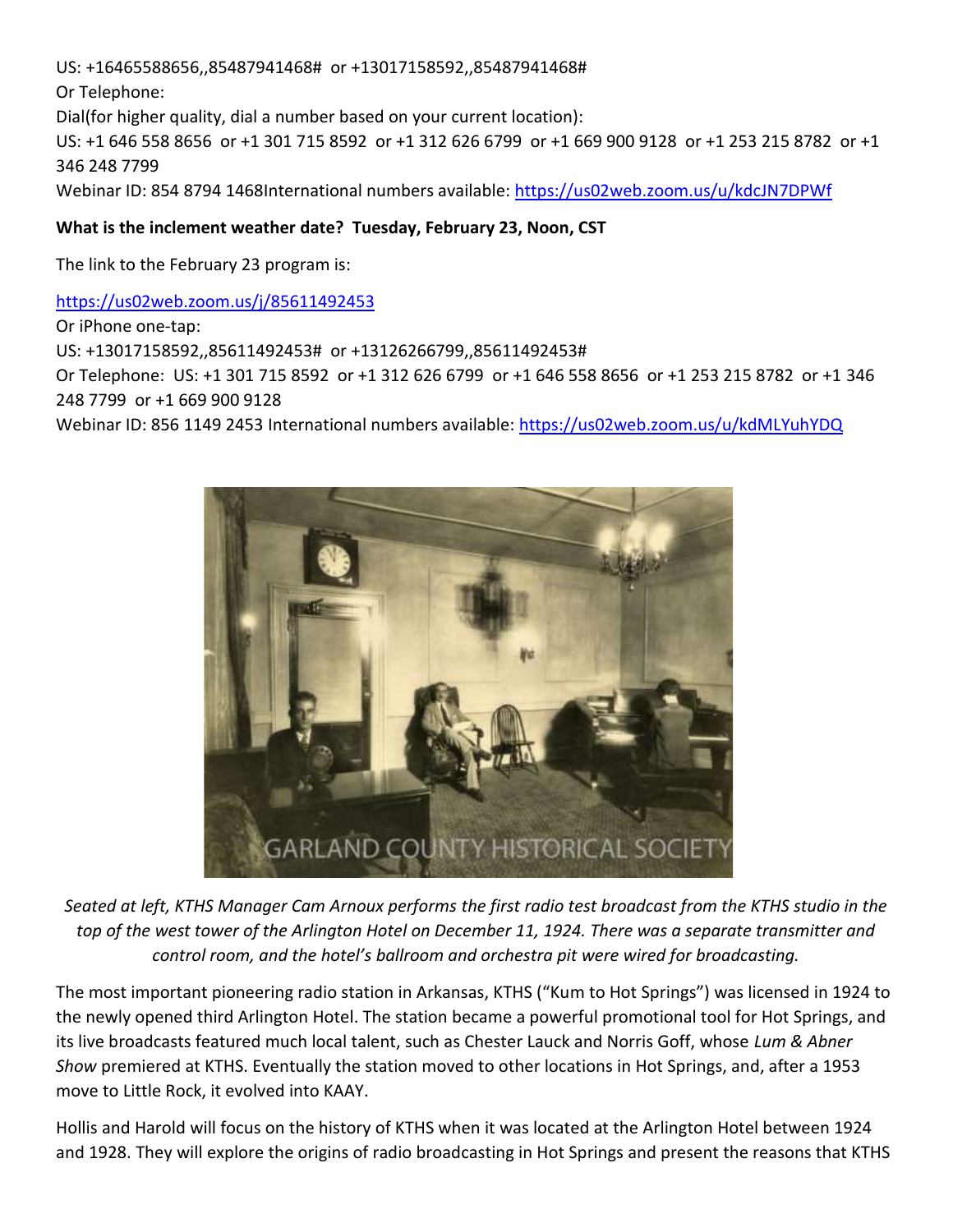was known as "The Best Radio Station in America." They will also discuss the programs that were presented on KTHS and introduce the people who made its success possible.

Hollis and Harold have been researching the current Arlington Hotel since 2014 in many locales, including institutions in Arkansas, the National Archives, and the Smithsonian Institute. They will publish a comprehensive history of the hotel in time for its 100<sup>th</sup> anniversary in 2024.

Hollis Duncan started his career in broadcasting as a fourteen-year-old disc jockey and quickly moved into broadcast engineering. He has degrees from the University of Seattle in electrical engineering, philosophy, and law. The former Chief Engineer of KAAY, he is a Registered Electrical Engineer in Washington State and the principal engineer at Duncan Engineers in Tacoma, Washington.

Harold Higgins' first experience in broadcasting was in 1968 when he became a studio technician/engineer at KARK-TV Channel 4, working in Master Control. In 1982, he went to KLRT-TV Channel 16 as the first assistant chief engineer/director of engineering at the station. He is an Amateur Radio (Ham) radio operator and spends most of his free time building radio antennas and repairing transmitters and receivers for other hams. He also donates his time assisting his local Amateur Radio club, which provides radio communication for charity events such as bicycle and runner marathons.

We'll leave time after her presentation for questions.

Please share the Zoom link with friends!

Please read the copy of the January minutes at the end of this document. If you want to make any corrections or additions to them, please email or call me.

History fans should note:

The Walter J. Lemke collection at the Arkansas State Archives includes 447 drawings, each one created by selftaught artist Lemke, depicting figures and episodes from Arkansas history. 366 of these, one for each day of the leap year, were published in select Arkansas newspapers in 1936 in honor of the Arkansas State Centennial. Featured first under the title of "This Day in Arkansas History," this interesting graphic series can be viewed at [https://digitalheritage.arkansas.gov/lemke-drawings-dailies/.](https://digitalheritage.arkansas.gov/lemke-drawings-dailies/)

If you missed the January live concert sponsored by the Arkansas Highlands Folk Project, Garland County Library has made it available here: [https://www.youtube.com/watch?v=M6GcMaIOEUE.](https://www.youtube.com/watch?v=M6GcMaIOEUE)



On February 4, the society lost a wonderful friend, our board member Mike Dugan. Mike's passing leaves us incredibly sad for having lost him and also very grateful for having known him. Mike cared deeply about people and about our community—he made Hot Springs a much better place with his tireless work with the Chamber of Commerce and many other organizations. Many people know him as a superb baseball historian—he was instrumental in the formation of the Hot Springs Historic Baseball Trail and the Majestic Park Baseball Complex. He leaves a beloved family, countless friends, and a legacy of caring and commitment.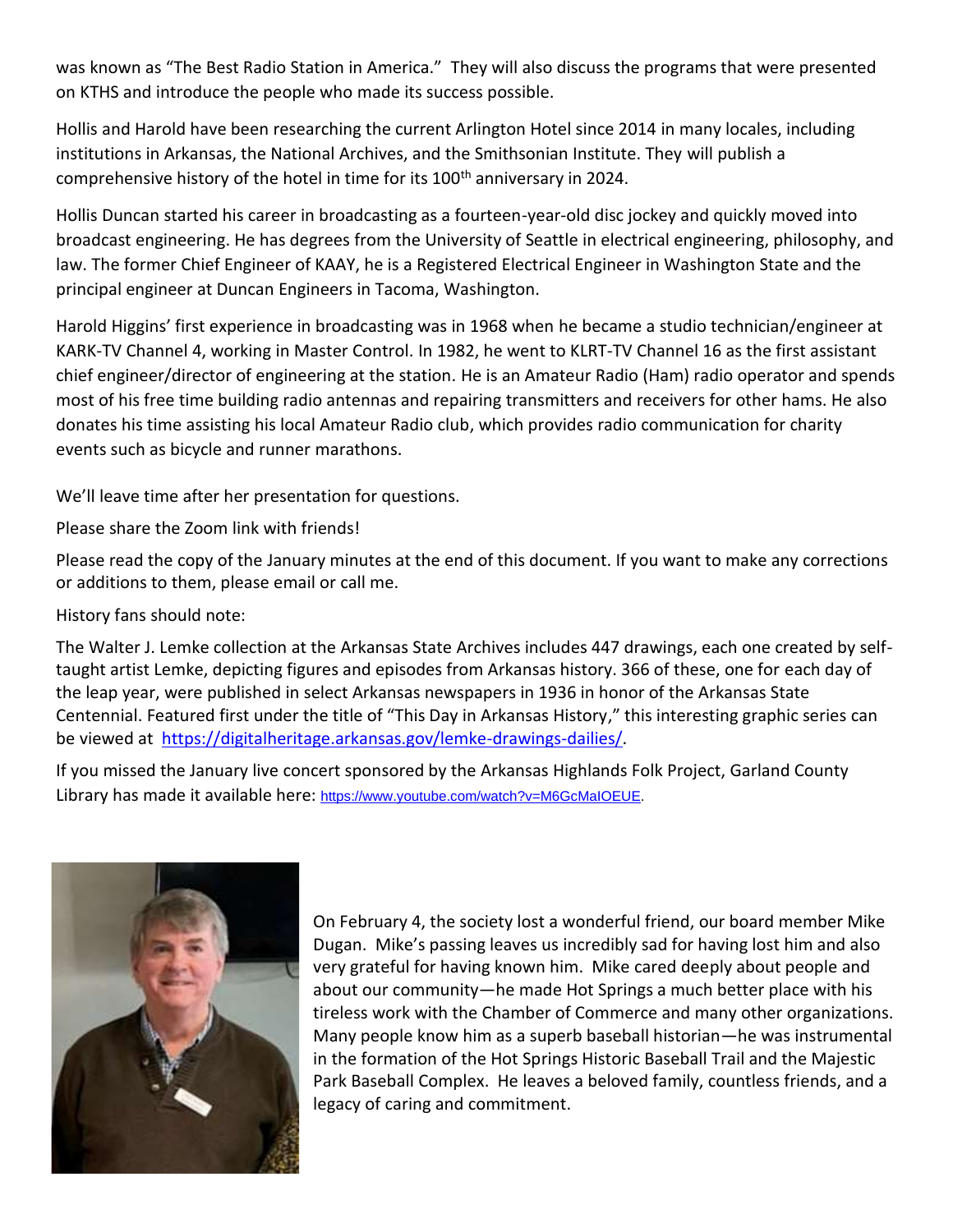Thank you for your support! I hope you can join us remotely on the 16<sup>th</sup> (and on our Facebook page). Remember—the "snow day" back-up date is Tuesday, February 23. Liz

Liz Robbins, Executive Director Garland County Historical Society 328 Quapaw (71901) PO Box 21335 (71903) 501.321.2159

*Leave a legacy. Please remember GCHS in your estate planning.*

# **Garland County Historical Society**

#### **Monthly Meeting**

## **January 19, 2021**

The meeting was conducted remotely using Zoom. The meeting was called to order by President Clyde Covington at noon.

**Minutes** of the November 17 meeting had been emailed to members by Liz Robbins. There being no corrections or additions received, the minutes were approved.

## **Installation of officers**:

Officers for 2021-2022 were installed:

President - Julie Brenner Nix

Vice-President - Bitty Martin

Secretary - Elaine Johnston

Treasurer - Ray Rosset

Board vacancy - Toma Noble Whitlock

Covington turned the meeting over to incoming President Julie Nix. The tradition has been that the outgoing President is presented a gavel. However, since Clyde already has two such gavels, he was presented with a plaque with the new GCHS logo in appreciation for his continuing long service.

#### **Executive director's report:**

The Santas for Seniors project was successfully completed, using funds usually used for the Christmas party. 36 seniors received GCHS masks and Walmart gift cards.

Robbins expressed our sorrow upon losing longtime GCHS volunteer and past President Nat Martin.

Membership levels were explained.

The next meeting will be February 16, 2021. The speaker will be Hollis Duncan, who will give a program on the early radio station KTHS, especially concentrating on the 1922-28 time period. He is writing a book on the subject.